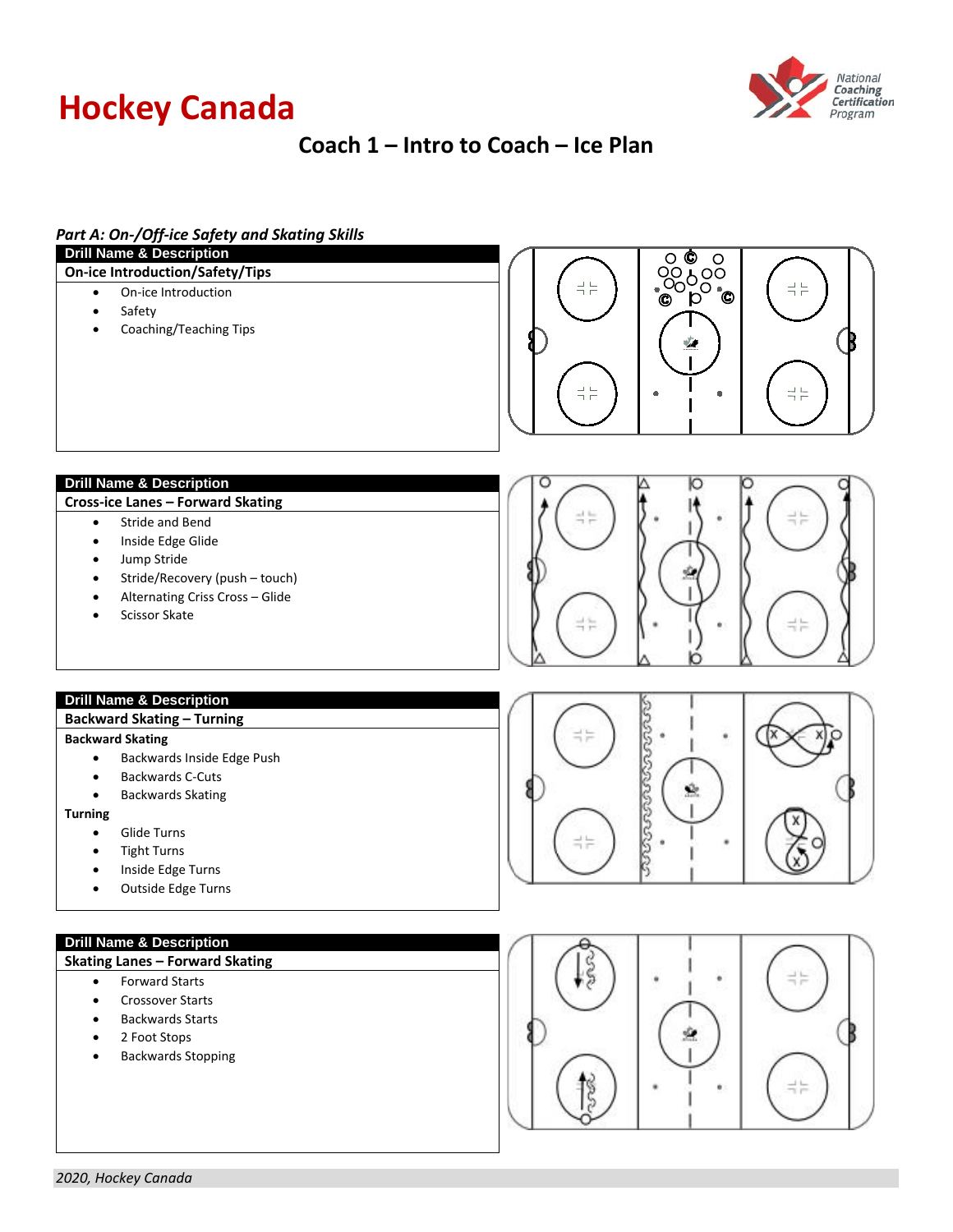## **Drill Name & Description**

# **Skating Lanes – Forward Skating**

- Transition Heels first/Toes first
- Heel to Heel (Mohawk progression)
- Turning/Pivot Patterns



# *Part B: Puck-control Skills and Station Work*

|   | <b>Drill Name &amp; Description</b> |  |
|---|-------------------------------------|--|
|   | <b>Stationary Puck Control</b>      |  |
|   | Hand/Stick Position                 |  |
|   | Spinning the Puck                   |  |
|   | <b>Stickhandling Wide</b>           |  |
| ٠ | Narrow/Wide Combination             |  |
| ٠ | Toe Drag - Pull in/Push Out         |  |
|   | <b>Various Obstacles</b>            |  |



## **Drill Name & Description**

#### **Moving Puck Control - Passing**

#### **Moving Puck Control**

- Stickhandling Wide
- Narrow/Wide Combination
- Fast hands/Toe Up
- Toe Drag Pull in/Push Out
- Various Moves in the Lanes down the Ice

**Passing**

• Stationary Passing – Forehand/Backhand

# *Part C: Small Area Games*

**Drill Name & Description**

# **Small Area Games**

**Coaches' Choice**

• Coaches decide which type of small area games they want to see in the on-ice session